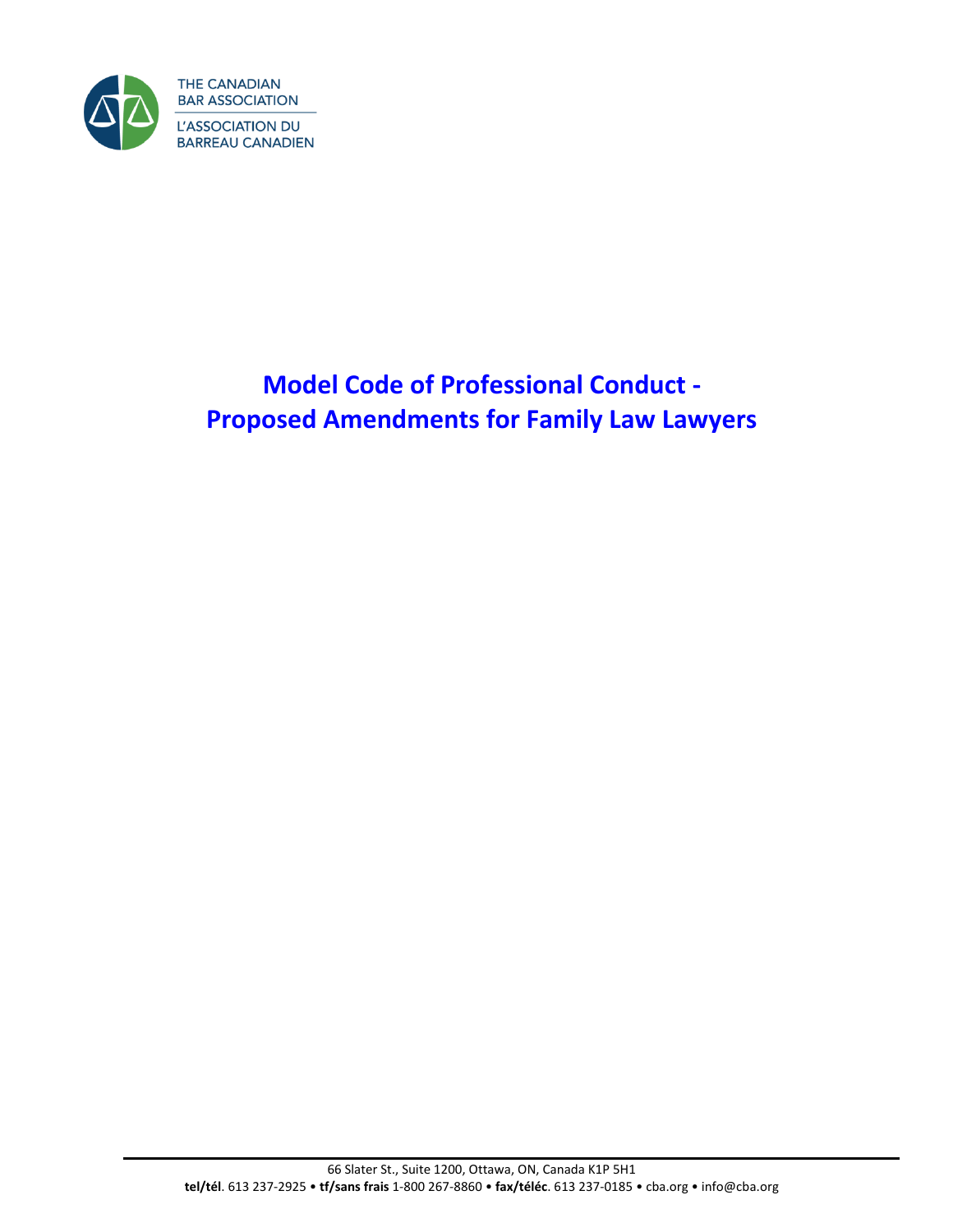## **PREFACE**

The Canadian Bar Association is a national association representing 36,000 jurists, including lawyers, notaries, law teachers and students across Canada. The Association's primary objectives include improvement in the law and in the administration of justice.

This submission was prepared by the CBA Family Law and Child and Youth Law Sections, and the Ethics and Professional Responsibility Subcommittee, with assistance from the Advocacy Department at the CBA office. The submission has been reviewed by the Law Reform Subcommittee and approved as a public statement of the CBA Family Law and Child and Youth Law Sections, and Ethics and Professional Responsibility Subcommittee.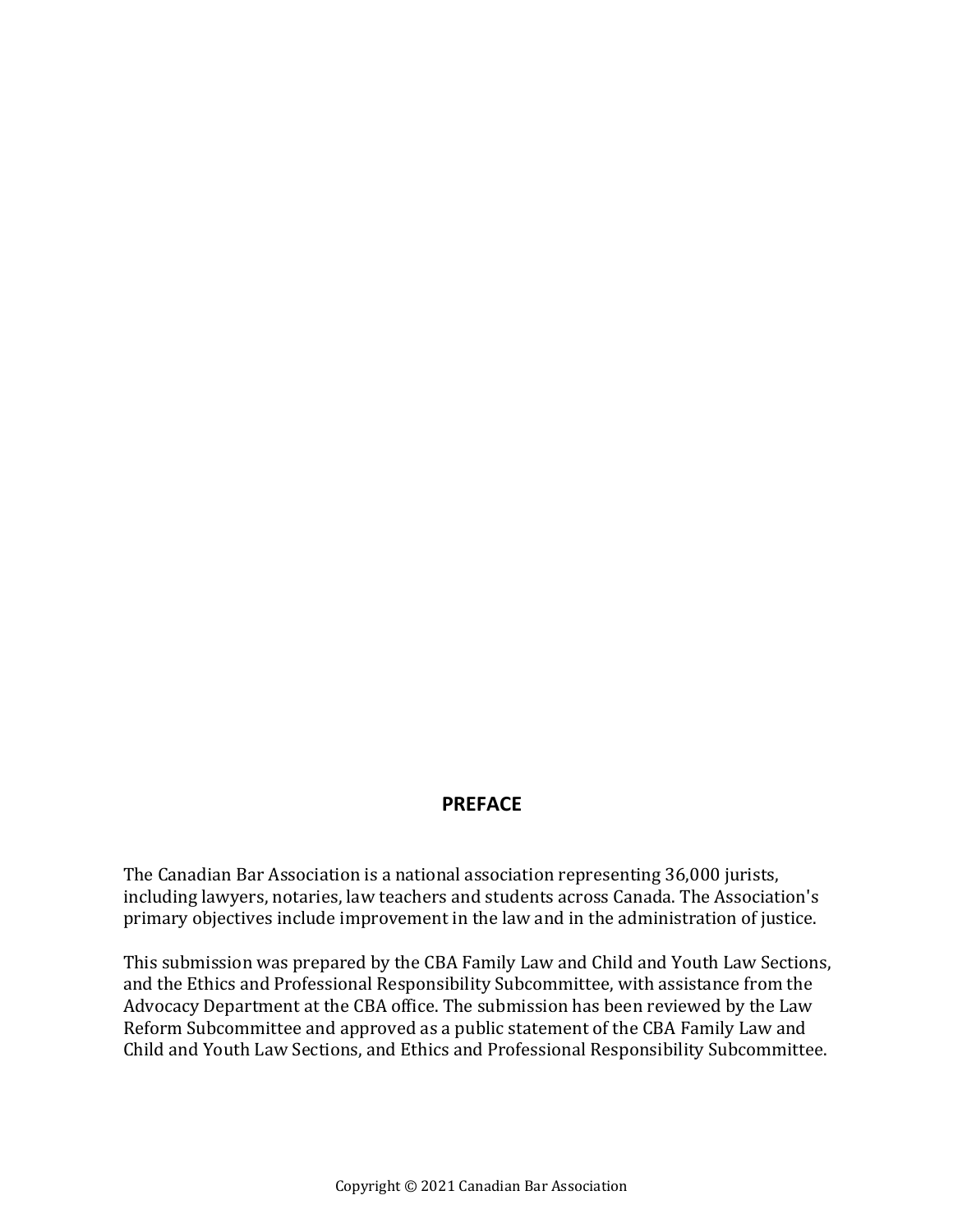## **TABLE OF CONTENTS**

## **Model Code of Professional Conduct Proposed Amendments for Family Law Lawyers**

| I.   |                                                                                                                |
|------|----------------------------------------------------------------------------------------------------------------|
| Н.   | <b>BACKGROUND: EVOLUTION AND CHANGE IN</b>                                                                     |
|      | A. Contemporary Practice of Canadian Family Law                                                                |
|      |                                                                                                                |
|      | C. Rights of Children and Youth in Family Law5                                                                 |
|      |                                                                                                                |
|      |                                                                                                                |
| III. |                                                                                                                |
|      | A. Adversarial and Non-Adversarial Proceedings 8                                                               |
|      |                                                                                                                |
| IV.  |                                                                                                                |
|      | Rule 5.1 - New Commentary Clarifying the Role of<br>А.<br>Family Law Lawyers in Non-Adversarial Proceedings 11 |
|      | Chapter 2- New Standard for Family Law Lawyers  11<br>В.                                                       |
| V.   | 14                                                                                                             |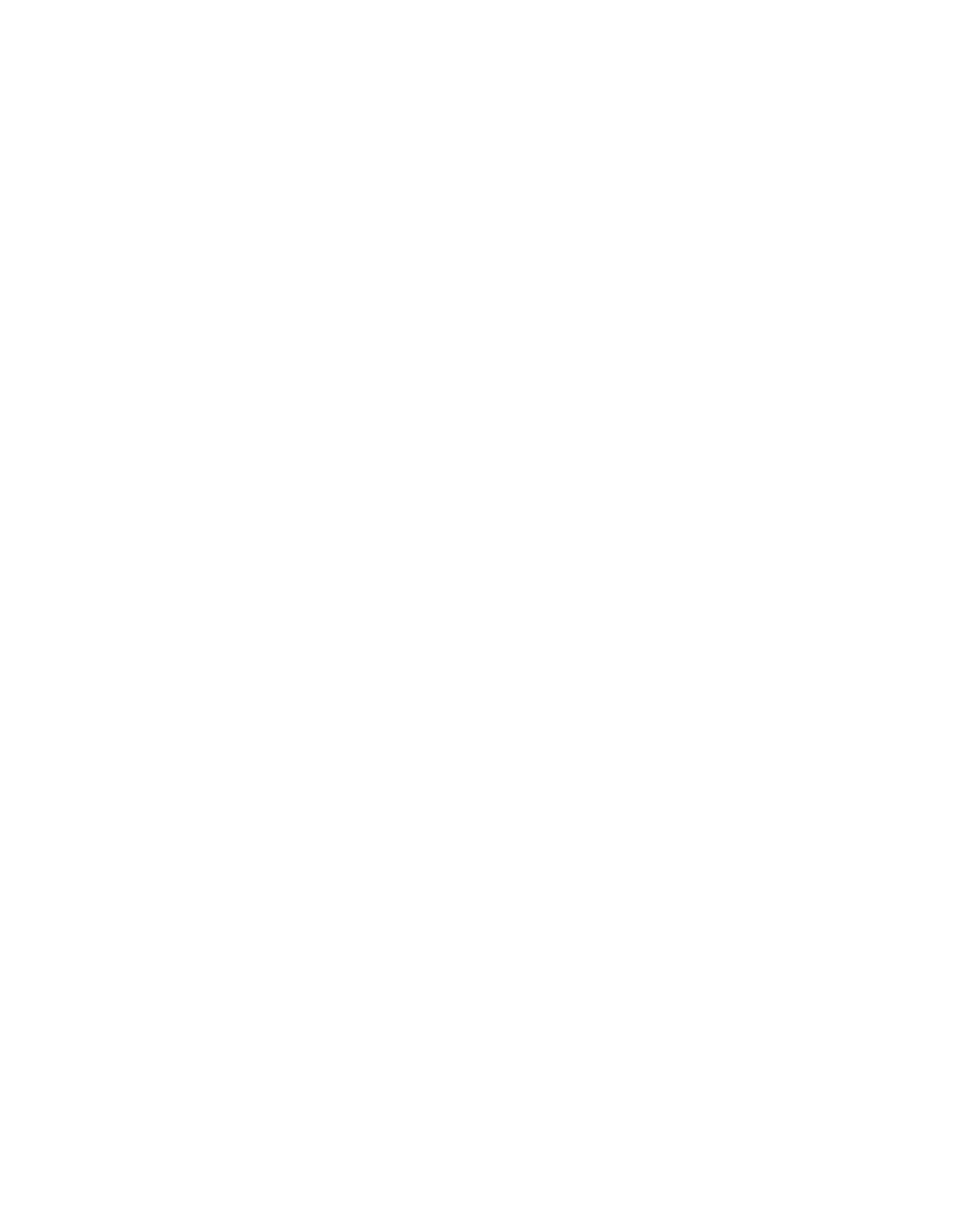# **Model Code of Professional Conduct Proposed Amendments for Family Law Lawyers**

## <span id="page-4-0"></span>**I. INTRODUCTION**

In recognition of the evolution of Canadian family law practice and ethics and professionalism, as well as changes in the law related to divorce in Canada, the CBA Family Law and Child and Youth Law Sections and the Ethics and Professional Responsibility Subcommittee (CBA Sections) propose to the Federation of Law Societies of Canada two amendments to its Model Code of Professional Conduct<sup>1</sup>:

- 1) The addition of a new Commentary [1.1] "Role in Non-Adversarial Family Law Proceedings" to Rule 5.1-1 "Advocacy" of the Model Code; and
- 2) The addition of a new Rule 2.2 "Standards for Family Law Lawyers" to the Model Code, to consolidate standards for family law lawyers at Chapter 2 "Standards of the Legal Profession".

The CBA is a national association representing 36,000 jurists, including lawyers, notaries, law teachers and students across Canada. The Association's primary objectives include improvement in the law and in the administration of justice. The CBA Family Law Section consists of lawyers from across Canada who specialize in family law, and act for all parties in family law disputes. The CBA Child and Youth Law Section coordinates activities, provides advice and responds to law, policy and legal research developments on matters affecting children in Canada. The CBA Ethics and Professional Responsibility Subcommittee is dedicated to fostering and advancing ethical and professional conduct and standards in the legal profession.

To protect the public interest, the Model Code must evolve. In its present state, it does not accurately reflect the contemporary duties and practices of Canadian family law lawyers. The changes we propose are intended to align with contemporary practice<sup>2</sup> as codified in amendments to the federal *Divorce Act*,<sup>3</sup> recent and anticipated amendments to provincial and territorial family

<sup>1</sup> Federation of Law Societies of Canada, *Model Code of Professional Conduct* (2017)[, online.](https://flsc.ca/wp-content/uploads/2018/03/Model-Code-as-amended-March-2017-Final.pdf)

<sup>2</sup> See, for example, Deanne Sowter, "Professionalism and Ethics in Family Law: The Other 90%" (2016) Vol. 6(1) Journal of Arbitration and Mediation, availabl[e online SSRN,](https://papers.ssrn.com/sol3/papers.cfm?abstract_id=2919659) and Serena Patel, 'Cultural Competency training: Preparing Law Students for Practice in Our Multicultural World" (2014) U.C.L.A. Law Review, available *online*.

<sup>3</sup> [Divorce Act](file:///C:/Users/shounsellgray.BLACKBURNLAW/Desktop/Model%20code%20project/Divorce%20Act) R.S.C. 1985, c.3(2nd supp), in force March 1, 2021, (the *Divorce Act*) [www.parl.ca/LegisInfo/BillDetails.aspx?Language=en&Mode=1&billId=9868788](http://www.parl.ca/LegisInfo/BillDetails.aspx?Language=en&Mode=1&billId=9868788)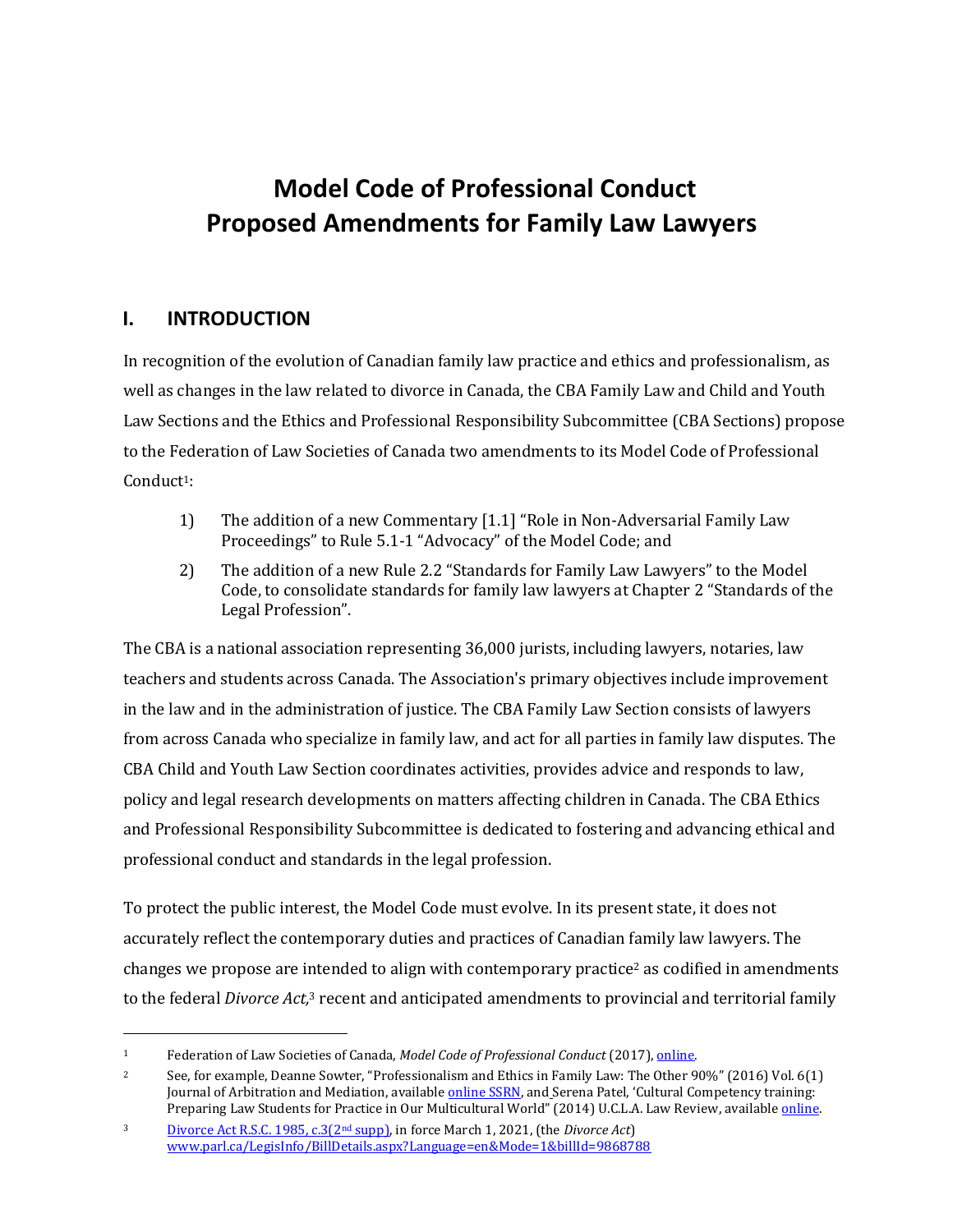laws,<sup>4</sup> Canada's ratification of the United Nations Convention on the Rights of the Child (UNCRC)<sup>5</sup> and the United Nations Declaration on the Rights of Indigenous Peoples (UNDRIP),<sup>6</sup> and existing practice guidelines. <sup>7</sup> The proposed amendments also reflect the family law lawyer's duty to be informed and educated about children's rights, <sup>8</sup> Indigenous people's rights, <sup>9</sup> and the rights of Canada's culturally and racially-diverse population.<sup>10</sup>

## <span id="page-5-0"></span>**II. BACKGROUND: EVOLUTION AND CHANGE IN FAMILY LAW**

#### **A. Contemporary Practice of Canadian Family Law**

<span id="page-5-1"></span>Non-adversarial approaches to practicing family law have developed over the last two decades, largely due to recognition by Canadian family law lawyers of the inadequacies of adversarial approaches for many families.<sup>11</sup> Lawyers who primarily practice family law have shifted their work to promote consensual dispute resolution methods such as negotiation, mediation and

<sup>4</sup> See, for example, family laws: *Family Law Act* S.A. 2003 c. F-4.5; *Family Law Act* S.B.C. 2011 c.25; *Family Law Act* R.S.O. 1990 c. F.3; and *The Children's Law Act*, 2020 S.S. 2020, c. 2, s. 10.

<sup>5</sup> *Convention on the Rights of the Child, 1989*, C.T.S. 1992/3; 28 I.L.M. 1456; 3 U.N.T.S. 1577; G.A. Res. 44/25. Ratified by the Canadian government on December 13 1991 (UNCRC), and referenced in family laws, for example, An *Act respecting First Nations, Inuit and Métis Children, Youth and Families* S.C. 2019 c. 24, preamble, *Child and Family Services Act* S.Y. 2008, c. 1, preamble, *Child and Family Services Act* S.N.W.T. 1997, c. 13, s. 2 (n), Ontario's *Child, Youth and Family Services Act*, SO 2017 c.14, preamble. Connected to the UNCRC are its Optional Protocols, namely the *Optional Protocol to the Convention on the Rights of the Child on the involvement of children in armed conflict*, the *Optional Protocol to the Convention on the Rights of the Child on the sale of children, child prostitution and child pornography*, and the *Optional Protocol to the Convention on the Rights of the Child on a communications procedure*, as well as documents to aid in its interpretation and implementation, such as the General Comments and Concluding Observations issued by the UN Committee on the Rights of the Child. More information can be found here[: https://www.ohchr.org/EN/HRBodies/CRC/Pages/CRCIndex.aspx](https://can01.safelinks.protection.outlook.com/?url=https%3A%2F%2Fwww.ohchr.org%2FEN%2FHRBodies%2FCRC%2FPages%2FCRCIndex.aspx&data=04%7C01%7Ccaterina.tempesta%40ontario.ca%7Cc3a59ad456654b41758308d96bc2265b%7Ccddc1229ac2a4b97b78a0e5cacb5865c%7C0%7C0%7C637659303883283646%7CUnknown%7CTWFpbGZsb3d8eyJWIjoiMC4wLjAwMDAiLCJQIjoiV2luMzIiLCJBTiI6Ik1haWwiLCJXVCI6Mn0%3D%7C1000&sdata=yhCVAa8ej5YcJYVF4AY4wXY78qxOIL2oUl9N6SWuCu4%3D&reserved=0)

<sup>6</sup> *United Nations Declaration on the Rights of Indigenous Peoples Act*, S.C. c.14, incorporates UNDRIP as a universal international human rights instrument with application in Canada. UNDRIP is currently referenced in family laws, for example, *An Act respecting First Nations, Inuit and Métis Children, Youth and Families, ibid*, see the preamble and s.8(c); and the *Ontario Child Youth and Family Services Act*, *ibid*, see the preamble.

<sup>7</sup> Law Society of British Columbia, "Best Practice Guidelines for Lawyers Practicing Family Law" (2011) ("Guidelines"), availabl[e online.](https://www.lawsociety.bc.ca/Website/media/Shared/docs/practice/resources/guidelines_family.pdf) See also Lawyers Insurance Association of Nova Scotia, "Family Law Standards" (2018), available [online.](https://www.lians.ca/standards/family-law-standards) These standards are consistent with the Guidelines and extend to other family law practice areas. The Law Society of Alberta has recently called for volunteers to develop competency standards for family law lawyers in Alberta. Se[e https://www.surveymonkey.com/r/NJCMYDX](https://www.surveymonkey.com/r/NJCMYDX)

<sup>8</sup> UNCRC, *supra* note 5, the *Divorce Act, supra* note 3, and family laws referred to herein.

<sup>9</sup> We use 'Indigenous people' collectively.

<sup>10</sup> Patel, *supra* note 2.

<sup>11</sup> Nicholas Bala, Rachel Birnbaum, Donna Martinson, "One Judge for One Family: Differentiated Case Management for Families and Continuing Conflict" (2010) Canadian Journal of Family Law p. 395. Action Committee on Access to Justice in Civil and Family Matters, "Meaningful Change for Family Justice: Beyond Wise Words; Final Report of the Family Justice Working Group of the Action Committee on Access to Justice in Civil and Family Matters" (April 2013) at pp. 6, 14, 20-23, available *online*.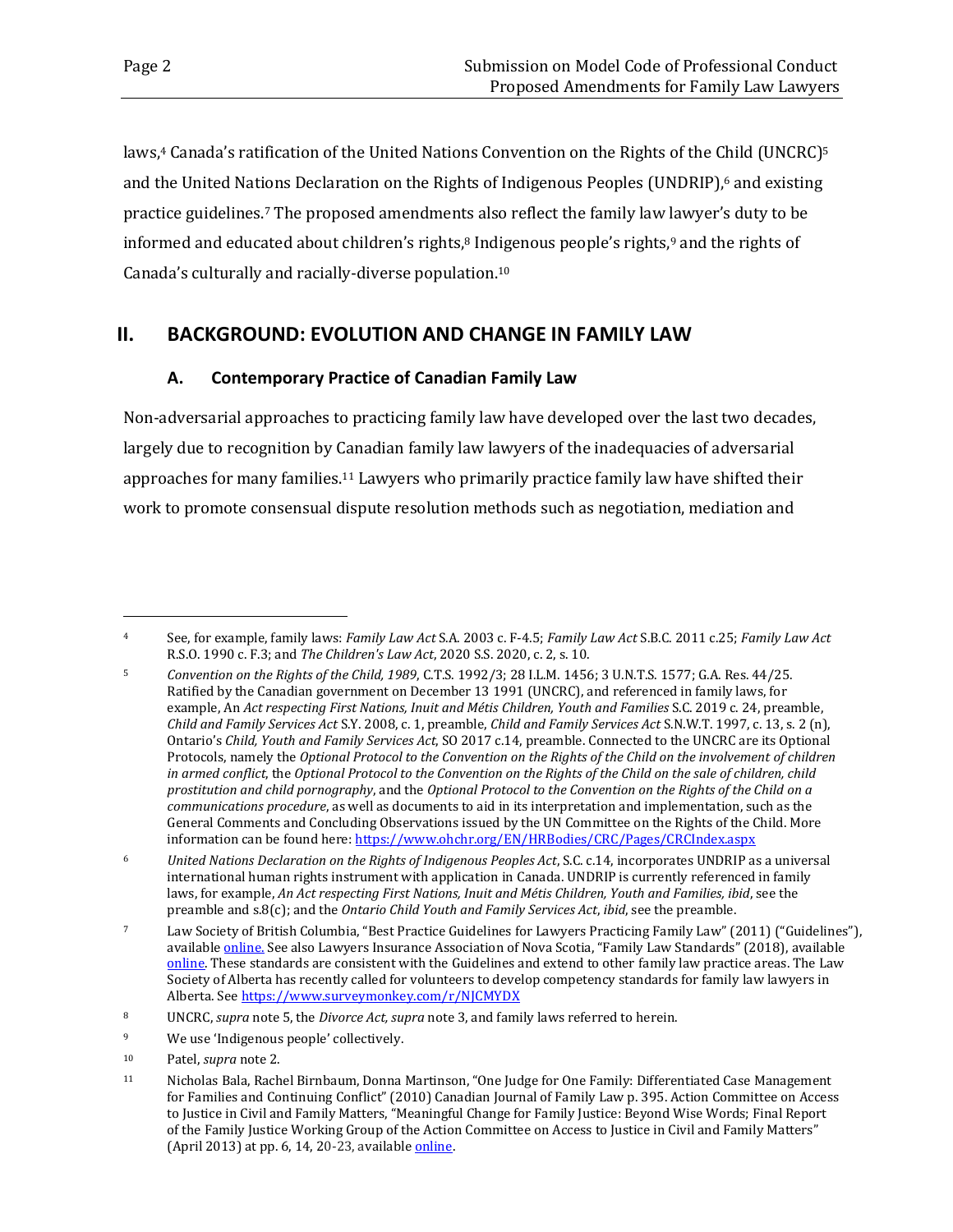collaborative law. <sup>12</sup> Judges presiding over family law proceedings are more likely to engage in case management and judge-led dispute resolution than hear a trial.<sup>13</sup>

The proposed amendments seek to embed in the Model Code this modern shift from litigation to the resolution of family law disputes through consensual dispute resolution methods in appropriate circumstances.

### <span id="page-6-0"></span>**B. Recent Amendments to Family Law**

Recent amendments to the *Divorce Act* reflect many of the contemporary practices of family law lawyers and aim to better meet the needs of Canadian families. <sup>14</sup> Provincial and territorial family laws have already been amended, or changes are under consideration, to better align with these changes to the *Divorce Act*. 15

The range of amendments to family laws have codified and confirmed the contemporary family law lawyer's duties, including the obligation of the family law lawyer to make inquiries about the presence of family violence and its impact. The legislative direction regarding the issues a lawyer must discuss with their client and the processes they must consider and promote, when appropriate, to help resolve their client's dispute goes to the heart of the solicitor-client relationship.

### **i) Codification of a Family Law Lawyer's Duties**

The *Divorce Act* imposes the following new duties on family law lawyers:

- when appropriate, counsel must encourage persons to attempt to resolve certain matters through an out of court family dispute resolution process, 16
- counsel must inform persons of family justice services that might assist them in resolving certain matters and in complying with orders or decisions made under the *Divorce Act,*<sup>17</sup>
- counsel must inform persons of their duties under the *Divorce Act*, which include:
	- 1) to try to resolve matters through a family dispute resolution process to the extent that it is appropriate;

<sup>12</sup> *Supra*, note 2 Sowter, and "An Evaluation of the Cost of Family Law Disputes: Measuring the Cost Implication of Various Dispute Resolution Methods", available [online,](https://prism.ucalgary.ca/handle/1880/107586) and Justice Canada "The Child-centered Family Justice Strategy: Baseline Information from Family Law Practitioners" (2015), availabl[e online.](https://www.justice.gc.ca/eng/rp-pr/fl-lf/famil/biflp-dbpdf/p2.html)

<sup>13</sup> *Ibid,* and in Ontario, for the period 2018/19, only 8% to 10% of court appearances at family court were part of a trial: Office of the Auditor General of Ontario "Chapter 4 Family Court Services" (2019), found in the 2019 Annual Report Vol. 3: Reports on Correctional Services and Court Operations, at Chapter 4, p.9, available *online*.

<sup>14</sup> "The *Divorce Act* Changes Explained" (2019), availabl[e online.](https://www.justice.gc.ca/eng/fl-df/cfl-mdf/dace-clde/index.html)

<sup>15</sup> *Supra*, note 4.

<sup>16</sup> *Divorce Act* s. 7.7(2)(a).

<sup>17</sup> *Divorce Act* s.7.7(2)(b).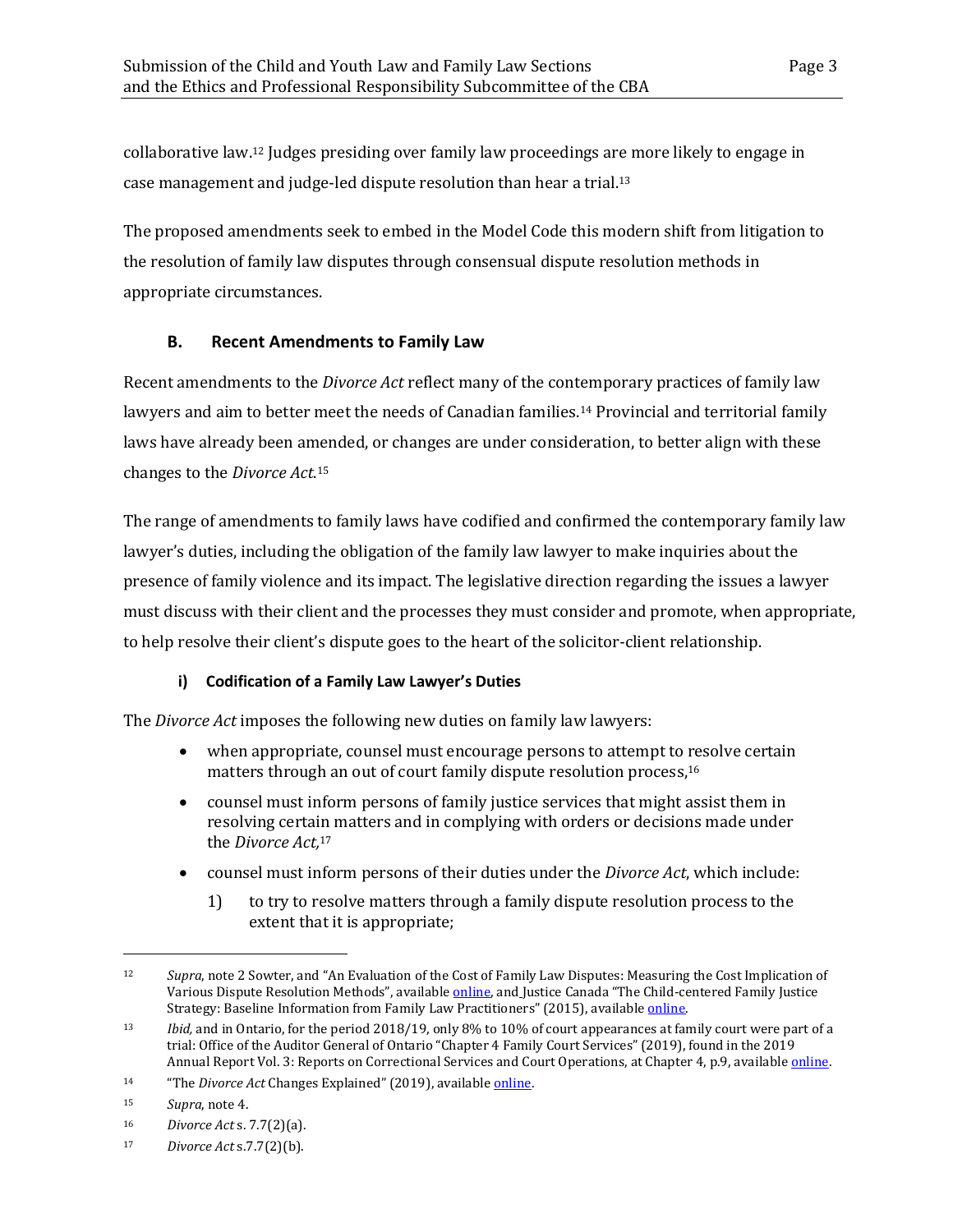- 2) to act in a manner that is consistent with the best interests of the child; and
- 3) to protect any child of the marriage from conflict arising out of a matter commenced under the *Divorce Act* to the best of their ability*.* 18

Incorporating these duties into professional standards for family law lawyers in the Model Code will help ensure that the family law lawyer's ethical practice is consistent with family laws.

#### **ii) Family Violence and Parental Conflict**

Amendments to the *Divorce Act* reflect improved understanding of family violence and its impact on families. Family violence under the Act means conduct by one family member against another family member that is violent or threatening, or that constitutes a pattern of coercive and controlling behaviour, or that causes fear about one's own personal safety or the safety of another person. Children may be exposed to violence by a parent either directly or indirectly.<sup>19</sup>

Canadian family law lawyers must now identify and respond to family violence as a key requirement of the solicitor-client relationship, <sup>20</sup> and judges are now required to prioritize a child's safety and security and to consider family violence when deciding a child's best interests.<sup>21</sup> To respond to judicial inquiries and to inform their advocacy, family law lawyers must ask their clients about family violence, including their client's behaviours and experiences, and discuss the impact of violence on their children. To assist lawyers and their clients, Justice Canada will publish a guide about family violence later this year to help inform family law lawyers about the complex nature of family violence, and to explain their new responsibilities.<sup>22</sup>

A growing appreciation of the impact of parents' conflict on children requires family law lawyers to be better informed about and understand how to respond to conflict between parents. <sup>23</sup> To reduce the impact of a family law dispute on their client's children, amended family laws oblige

<sup>18</sup> *Divorce Act* ss. 7.1-7.3.and 7.7(2)(c). Many provinces and territories have family laws or are considering or amending legislation to include these or similar duties, see, *supra* note 4.

<sup>19</sup> Family violence is defined broadly in *Divorce Act* s. 2(1) "family violence", followed by examples; reflected in *The Children's Law Act*, 2020 S.S. 2020, c. 2, s. 2(1). See also *supra* note 14 "Divorce Act Changes Explained"at p. 32-34.

<sup>20</sup> *Divorce Act,* in particular s. 7 and 16.

<sup>21</sup> *Divorce Act* ss. 16(2), 16(3)(j) and (k).

<sup>22</sup> Justice Canada "HELP Toolkit: Identifying and Responding to Family Violence for Family Law Legal Advisors". (forthcoming).

<sup>&</sup>lt;sup>23</sup> See Justice Canada publications: "Family Law, Just Facts" (2016) [online;](https://www.justice.gc.ca/eng/rp-pr/fl-lf/divorce/jf-pf/srl-pnr.html) "High Conflict Separation and Divorce: Options for Consideration" (2004), [online](https://www.justice.gc.ca/eng/rp-pr/fl-lf/divorce/2004_1/p3.html). "Making Appropriate Parenting Arrangements in Family Violence Cases: Applying the Literature to Identify Promising Practices" (2005) [online](https://www.justice.gc.ca/eng/rp-pr/fl-lf/parent/2005_3/index.html), "Legislative Background: An Act to amend the Divorce Act, the Family Orders and Agreements Enforcement Assistance Act and the Garnishment, Attachment and Pension Diversion Act and to Make Consequential Changes to another Act (Bill C-78 in the 42<sup>nd</sup> Parliament)" (2019) [online.](https://www.justice.gc.ca/eng/rp-pr/fl-lf/famil/c78/03.html)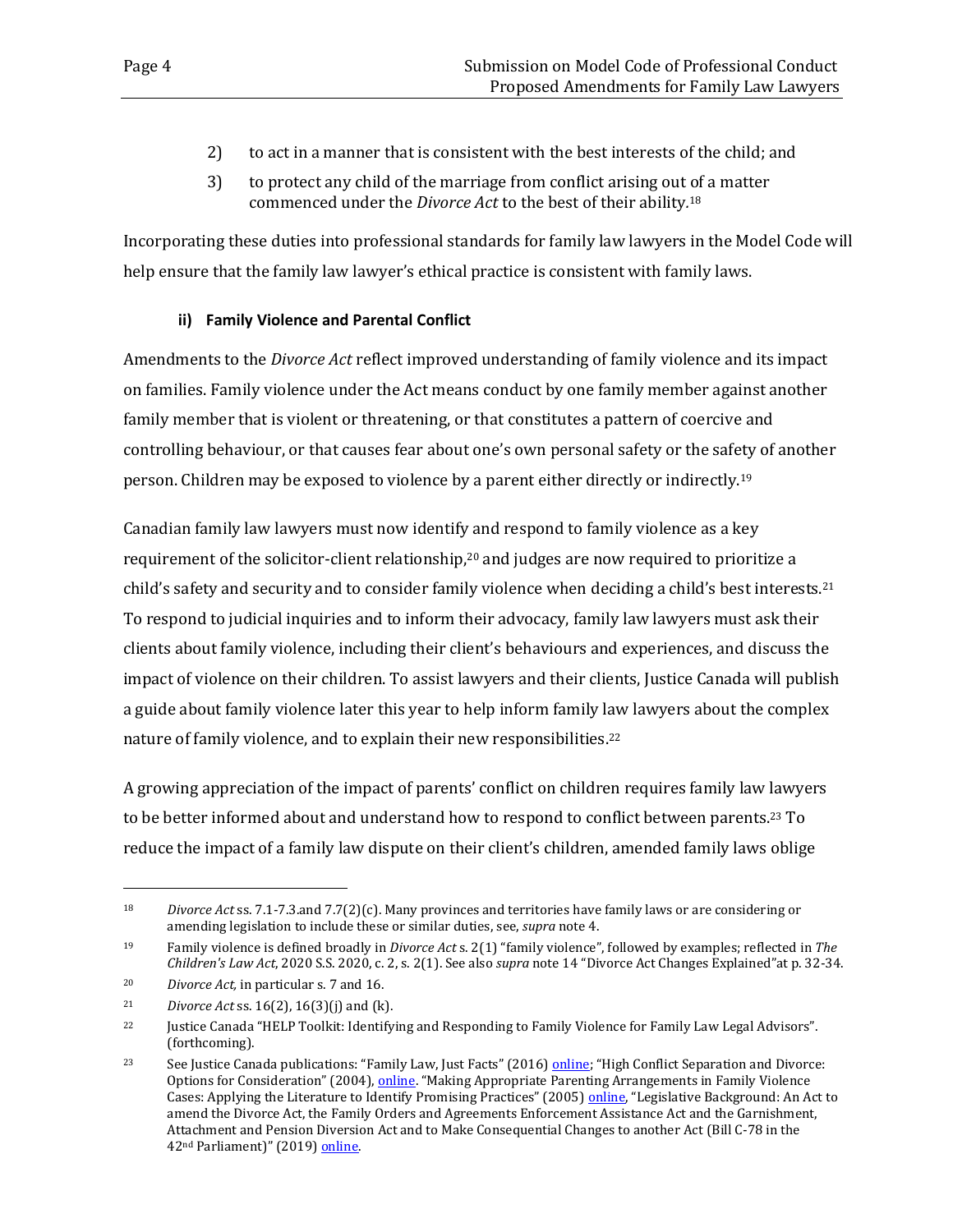family law lawyers to help their clients better manage conflict during the dispute resolution process, including court processes, and to advocate for outcomes to help reduce the continuation of family violence after an agreement or court order is in place.<sup>24</sup>

Including guidance in the Model Code on the duties of family law lawyers when representing clients affected by family violence is consistent with the objective of protecting vulnerable clients in the public interest and with the family law lawyers' legislative and ethical duties.

## <span id="page-8-0"></span>**C. Rights of Children and Youth in Family Law**

Public and professional awareness of the rights of children and youth has grown in recent years and many lawyers practice in areas of the law that engage young people as rights-bearers. Family laws and the common law, especially dealing with domestic disputes between individuals and child protection, increasingly acknowledge young people as agents in their own lives.<sup>25</sup>

Canada ratified the UN Convention on the Rights of the Child (UNCRC) in December 1991.<sup>26</sup> Article 12 of the UNCRC states that a child who is capable of forming their own views has the right to express those views freely in all matters affecting them. Most Canadian family laws have enshrined a child's right to be heard when decisions are made that affect their lives.<sup>27</sup> The right to be heard includes all relevant procedures concerning children without restriction, including conciliation, mediation and arbitration processes.<sup>28</sup> Methods for learning the views of young people vary across the country.

<sup>24</sup> *Divorce Act* s. 7.2, 7.7, and *supra* note 14 "Divorce Act Changes Explained" at p. 60.

<sup>25</sup> *Divorce Act* s.16(3)(e), and similar provincial and territorial amendments discussed herein at *supra* note 4. Child's rights are confirmed in child protection legislation across Canada. Recent amendments to child protection legislation, for example, Ontario's *Child, Youth and Family Services Act,* Part II, *supra* note 5, expands the scope of these rights. For common law examples, see *Michel v. Graydon*, 2020 SCC 24, at para. 77; *Ontario (Children's Lawyer) v. Ontario (Information and Privacy Commissioner)* 2018 ONCA 556, at paras. 62-67; *MAA v. DEME,* 2020 ONCA 486, at para. 46; *S.S v. R.S.*, 2021 ONSC 2137; *Medjuck v. Medjuck*, 2019 ONSC 3245; *G(B.J.) v. G. (D.L.)*, 2010 YKSC 44.

<sup>26</sup> The UNCRC is incorporated in the preamble to Ontario's *Child, Youth and Family Services Act*, "In furtherance of these principles, the Government of Ontario acknowledges that the aim of the *Child, Youth and Family Services Act, 2017* is to be consistent with and build upon the principles expressed in the United Nations Convention on the Rights of the Child", *supra* note 5.

<sup>27</sup> UNCRC Article 12, *the Divorce Act* s.16(3)(e). See also *Family Law Act* S.A. 2003 c. F-4.5 s.18(2)(b)(iv); *Family Law Act* S.B.C. 2011 c.25 s.27(2)(b); *Family Law Act* R.S.O. 1990 c. F.3 s.24(4)(b); and *The Children's Law Act*, 2020 S.S. 2020, c. 2, s. 10., Parenting and Support Act 1989, c.160 s.18(6)(f).

<sup>&</sup>lt;sup>28</sup> Committee on the Rights of the Child, General Comment No. 12 (2009): The right of the child to be heard, UN Doc. CRC/C/GC12 (2009), at paras. 32, 51 and 52; Committee on the Rights of the Child, General Comment No. 14 (2013) on the right of the child to have his or her best interests taken as a primary consideration (art. 3, para. 1), UN Doc. CRC/C/GC/14 (2013), at para. 27.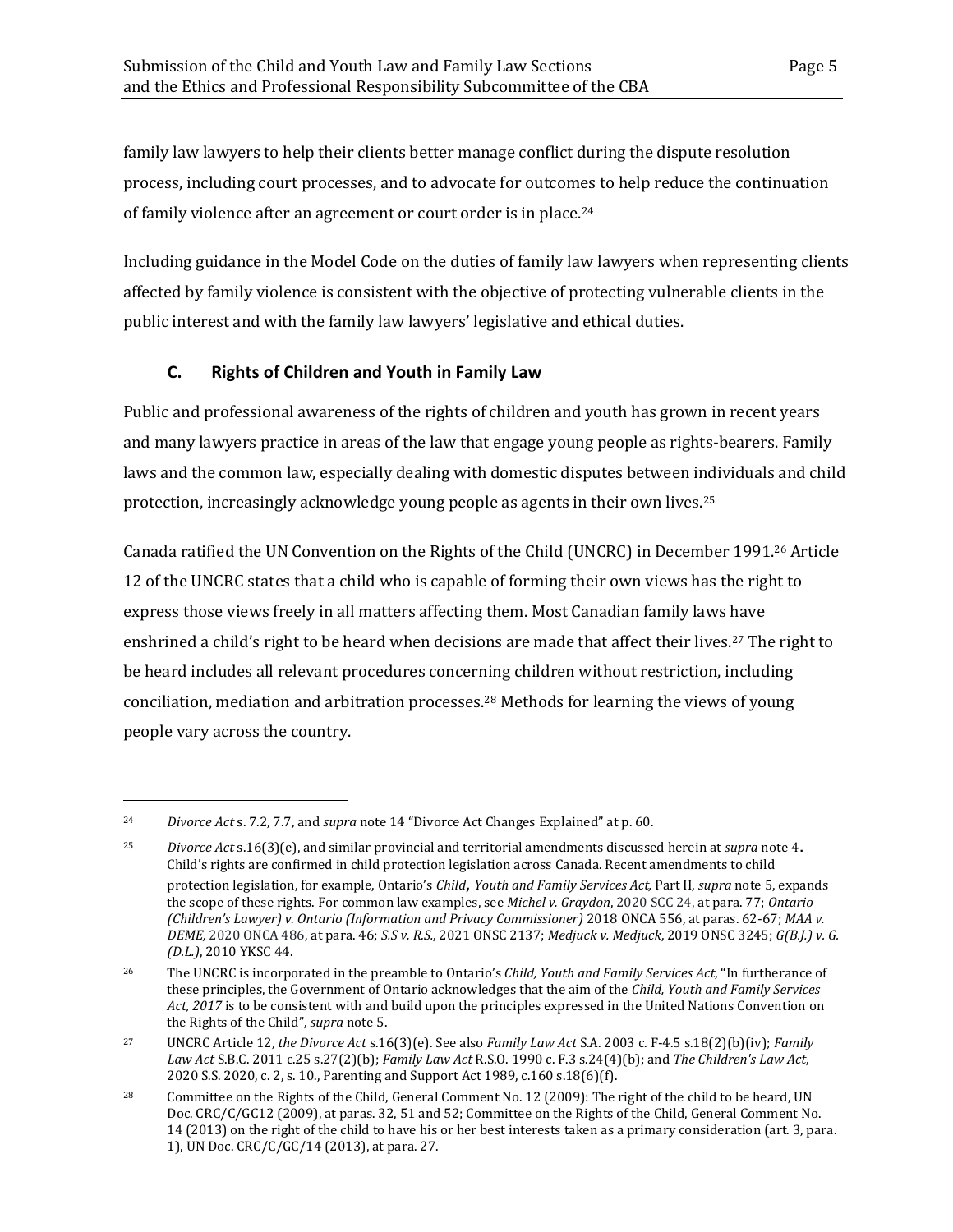Lawyers are required by family laws and the UNCRC to recognize, acknowledge and support the rights of children and youth, and will need training to achieve this competency. The proposed amendments to the Model Code seek to align the Code's professional standards and ethical duties with these legislative requirements.

## <span id="page-9-0"></span>**D. Indigenous People and Family Law**

Family law lawyers need to be informed about the rights of Indigenous people in Canada. Indigenous people work with family law lawyers for issues arising from a separation or divorce, or child protection. In child protection cases, family law lawyers act for parents, for their children, or as the representative of the state or band.

The 2015 Truth and Reconciliation Commission's (TRC) final report included Calls to Action (CTA). <sup>29</sup> CTA 27 calls on the Federation, on behalf of the provincial and territorial law societies, to:

…ensure that lawyers receive appropriate cultural competency training, which includes the history and legacy of residential schools, the United Nations Declaration on the Rights of Indigenous Peoples, Treaties and Aboriginal rights, Indigenous law, and Aboriginal– Crown relations. This will require skills-based training in intercultural competency, conflict resolution, human rights, and anti-racism.

Further, CTA 1 specifically pertains to duties of family law lawyers working in child protection:

1. We call upon the federal, provincial, territorial, and Aboriginal governments to commit to reducing the number of Aboriginal children in care by:

…

v. Requiring that all child-welfare decision makers consider the impact of the residential school experience on children and their caregivers.<sup>30</sup>

The Federation responded to CTA 27 through the work of an Advisory Committee which released its report in June 2020. The report makes recommendations for how the Federation can support and promote the path of reconciliation, but leaves the enactment of rules requiring Indigenous cultural competency training up to the individual law societies.<sup>31</sup>

<sup>&</sup>lt;sup>29</sup> Truth and Reconciliation Commission of Canada, "[Honouring the Truth, Reconciling for the Future:](https://ehprnh2mwo3.exactdn.com/wp-content/uploads/2021/01/Executive_Summary_English_Web.pdf) Summary of the Final Report of the Truth and Reconciliation Commission of Canada" (2015) and "[Truth and Reconciliation](https://www2.gov.bc.ca/assets/gov/british-columbians-our-governments/indigenous-people/aboriginal-peoples-documents/calls_to_action_english2.pdf)  [Commission Calls to Action](https://www2.gov.bc.ca/assets/gov/british-columbians-our-governments/indigenous-people/aboriginal-peoples-documents/calls_to_action_english2.pdf)" (2015). See also, the CBA's commitment to respond to the CTA, available [online.](https://www.cba.org/Truth-and-Reconciliation/Our-Commitment)

<sup>&</sup>lt;sup>30</sup> Here 'decision makers' include lawyers who have an administrative role in child welfare for government and who give advice to those who are decision makers (e.g. lawyers who represent child protection agencies in child protection proceedings) as opposed to lawyers representing children and youth in these proceedings.

<sup>31</sup> Federation of Law Societies of Canada "Report of the Truth and Reconciliation Calls to Action Advisory Committee" (June 2020), availabl[e online.](https://flsc.ca/wp-content/uploads/2020/08/Advisory-Committee-Report-2020.pdf)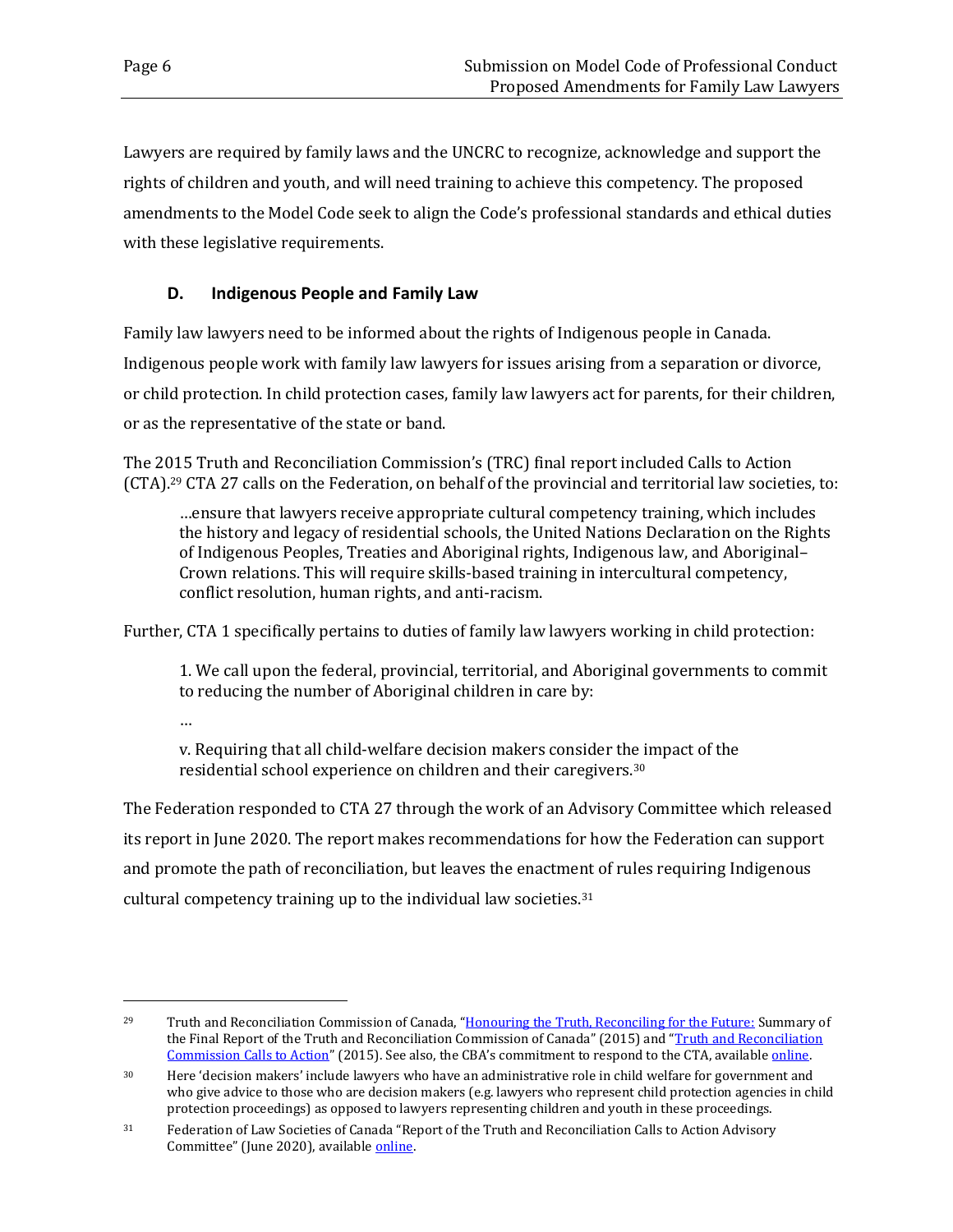For federal, provincial and territorial governments, the process of reconciliation is ongoing. The federal *United Nations Declaration on the Rights of Indigenous Peoples Act* <sup>32</sup> incorporates UNDRIP as a universal international human rights instrument with application in Canadian law. British Columbia has acknowledged UNDRIP in its Declaration. <sup>33</sup> For family law lawyers, UNDRIP is referenced in some child protection legislation. <sup>34</sup> Developments may be seen in other provinces and territories as the process of reconciliation continues.

Family law lawyers must be informed about the legacy of Indian Residential Schools and our shared history in order to promote, through their work, the human rights of Indigenous people. The legacy of Indian Residential Schools continues. For example, according to the Manitoba Families 2019-20 annual report, as of March 31, 2020, there were 9,849 children in care, 90 per cent of whom are Indigenous.<sup>35</sup> The 2016 Canadian census concluded that 7.7% of children under 15 years of age in Canada are Indigenous. At that time, Indigenous children represented 55% of the total number of children in foster care in Canada.<sup>36</sup>

Cultural competency is critical for lawyers working in child protection and family law. To improve representation and outcomes for Indigenous people, families and their children in the area of child protection and family law, we propose that direction be added to the Model Code for family law lawyers (and ideally all lawyers) to undertake Indigenous cultural competency training, including skills-based training in 'intercultural competency, conflict resolution, human rights, and anti-racism' as called for by TRC.

### <span id="page-10-0"></span>**E. Diversity and Inclusion**

Family law lawyers need the skills to effectively serve clients with diverse characteristics including age, gender, race, place of origin, colour, disability, sexual orientation, gender identity, socioeconomic

<sup>32</sup> *Supra,* note 6. See also United Nations Declaration on the Rights of Indigenous Peoples, availabl[e online.](https://www.un.org/development/desa/indigenouspeoples/wp-content/uploads/sites/19/2018/11/UNDRIP_E_web.pdf)

<sup>33</sup> [Declaration on the Rights of Indigenous Peoples Act,](https://www.bclaws.gov.bc.ca/civix/document/id/complete/statreg/19044) SBC 2019, c 44

<sup>34</sup> See, for example, *An Act respecting First Nations, Inuit and Métis Children, Youth and Families*, the preamble and s.8(c), supra note 5; and the Ontario's *Child, Youth and Family Services Act,* preamble, supra, note 5.

<sup>35</sup> Reducing the number of Indigenous Children in Care, Government of Canada, onlin[e https://www.sac](https://www.sac-isc.gc.ca/eng/1541187352297/1541187392851)[isc.gc.ca/eng/1541187352297/1541187392851online,](https://www.sac-isc.gc.ca/eng/1541187352297/1541187392851); and Still Waiting: Investigating Child Maltreatment after the Phoenix Sinclair Inquiry. A Special Report of the Manitoba Advocate for Children and Youth June 2021 online at, available https://manitobaadvocate.ca/wp-content/uploads/Maltreatment\_Report.pdfonline.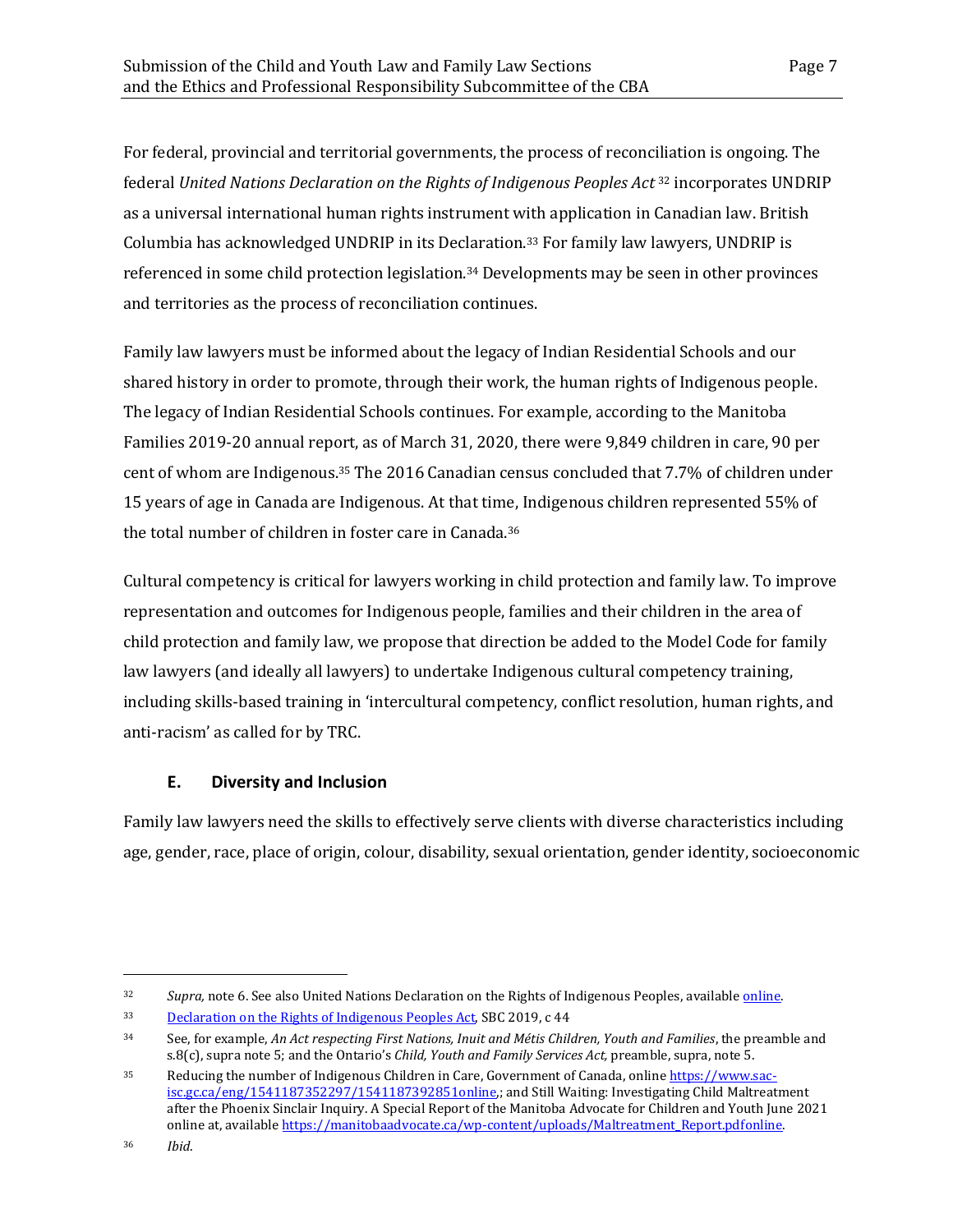status, religious beliefs, marital status, family status and culture.<sup>37</sup> These differences may be reflected in a person's values, experience, language and communication skills.<sup>38</sup>

Appreciating diversity is critical to effective communication between a lawyer and their client and to building trust essential to the lawyer-client relationship. <sup>39</sup> Lawyers with less awareness of the impact of diverse characteristics may make recommendations that are inconsistent with the client's experience and detrimental to the client's interests. Lawyers may pass judgment or interpret behaviour through the lens of their personal norms, not recognizing that people from other backgrounds and with very different experiences often view and respond to things differently.

These considerations are not exclusive to family law lawyers but are critical to competency in family law practice. Family law lawyers must understand the emotional, social, safety, and financial consequences of family breakdown, and appreciating the impact of diverse characteristics is key. We propose that direction be added to the Model Code for family law lawyers (and, again, ideally all lawyers) to undertake skills-based training in intercultural competency recognizing the diversity of people who live in Canada, conflict resolution, human rights and anti-racism.

### <span id="page-11-0"></span>**III. WHY CHANGE IS NEEDED**

#### <span id="page-11-1"></span>**A. Adversarial and Non-Adversarial Proceedings**

Amendments to the *Divorce Act* and other family laws promote alternative dispute resolution processes and are consistent with the contemporary practice of family law lawyers. Family law lawyers often move between court proceedings and less adversarial processes over the course of a proceeding. For example, they may begin a file by engaging in a negotiation with the other party. If the other party fails to make required financial disclosure, the lawyer may commence an adversarial process with a court application. This may prompt the other party to provide the required financial disclosure, or result in an interim hearing and court order, or upon receipt of the disclosure, negotiations may continue. The matter may be resolved with a separation agreement or consent court order. If not, the lawyer may return the proceeding to court to

<sup>&</sup>lt;sup>37</sup> The focus of this submission is on the work of family law lawyers, but here, as in other places, changes to the Model Code may equally assist lawyers who work in other areas of the law and their clients.

<sup>38</sup> "Diversity Defined": Canadian Centre for Diversity and Inclusion online at, available [https://ccdi.ca/our](https://ccdi.ca/our-story/diversity-defined/)[story/diversity-defined/.](https://ccdi.ca/our-story/diversity-defined/)

<sup>39</sup> Patel, s*upra* note 2. This paper includes an excellent roadmap to explain why lawyers need cultural competency and how this may be achieved.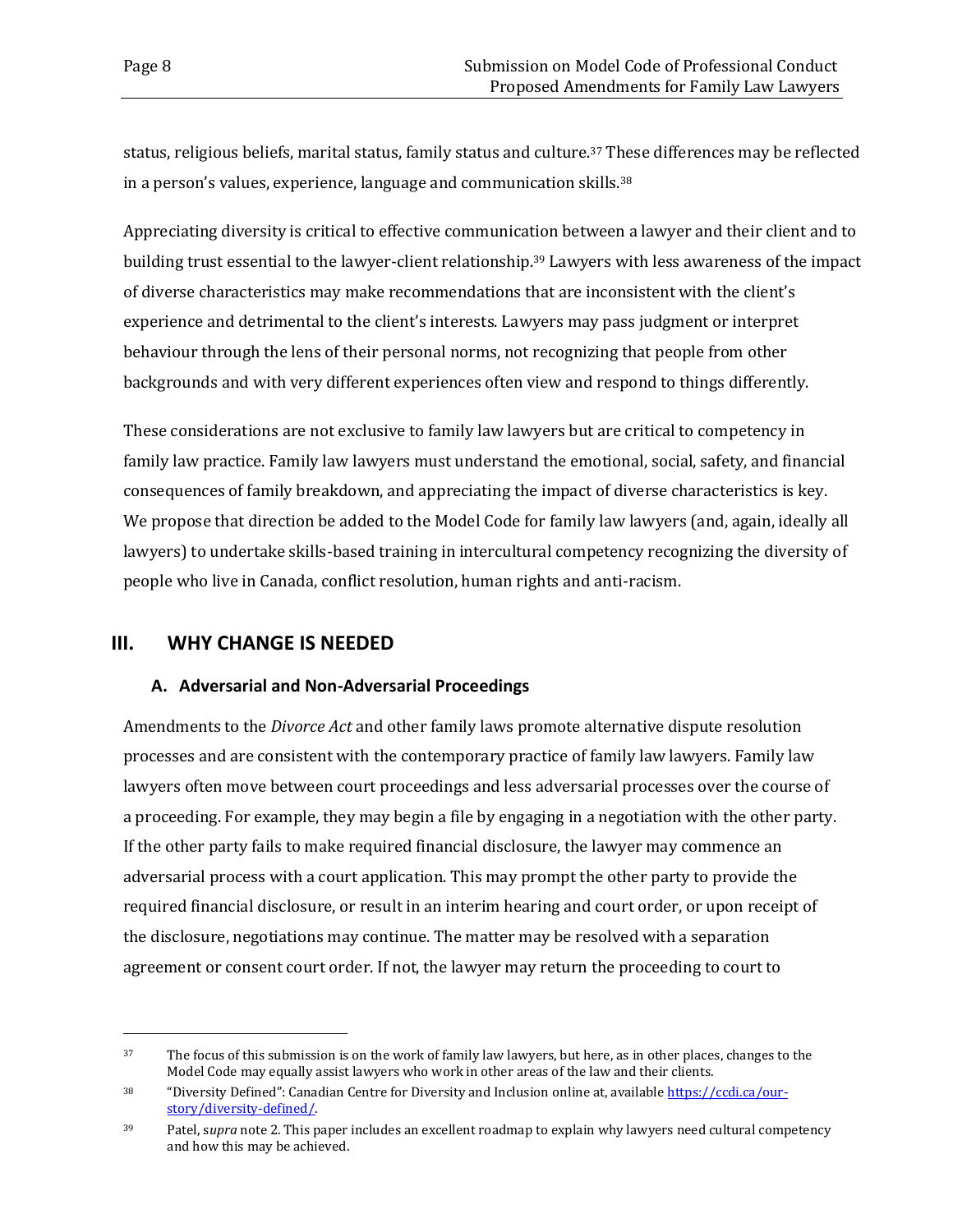participate in a judge-led settlement conference. The proceeding may be resolved with or without a trial.

The terms "adversarial" and "non-adversarial" are problematic because they suggest a bright line between the two categories and might imply that the lawyer is not primarily an advocate for their client regardless of the resolution process. They also are not terms used in family laws. They are used in our proposals because they reflect the language used throughout the Model Code, to allow for the simplest solution to effect needed changes. However, the Federation may want to consider a more thorough overhaul of the language and overall framework longer term.

Model Code Rule 5.1-1 states:

When acting as an advocate, a lawyer must represent the client resolutely and honourably within the limits of the law, while treating the tribunal with candour, fairness, courtesy and respect.

The commentaries under Rule 5.1-1 clarify a lawyer's role in adversarial proceedings. The first two paragraphs in the Commentary under Rule 5.1-1[1] state:

[1] **Role in Adversarial Proceedings** – In adversarial proceedings, the lawyer has a duty to the client to raise fearlessly every issue, advance every argument and ask every question, however distasteful, that the lawyer thinks will help the client's case and to endeavour to obtain for the client the benefit of every remedy and defence authorized by law. The lawyer must discharge this duty by fair and honourable means, without illegality and in a manner that is consistent with the lawyer's duty to treat the tribunal with candour, fairness, courtesy and respect and in a way that promotes the parties' right to a fair hearing in which justice can be done. Maintaining dignity, decorum and courtesy in the courtroom is not an empty formality because, unless order is maintained, rights cannot be protected.

[2] This rule applies to the lawyer as advocate, and therefore extends not only to court proceedings but also to appearances and proceedings before boards, administrative tribunals, arbitrators, mediators and others who resolve disputes, regardless of their function or the informality of their procedures.

This second paragraph does not distinguish if these other types of appearances and proceedings are considered "adversarial". Absent from the Model Code is both a definition of a "nonadversarial" proceeding or process, and the ethical standard for a lawyer who advocates for and represents a client in a "non-adversarial" proceeding or process.

Further, while Rule 5.7 discusses the role of a lawyer who acts as mediator; Rule 5.7 does not address the role of a lawyer. Instead, lawyers who represent a person in a mediation must look to 5.1-1[1] and the two Commentaries reproduced above. The direction of 'resolute advocacy' is the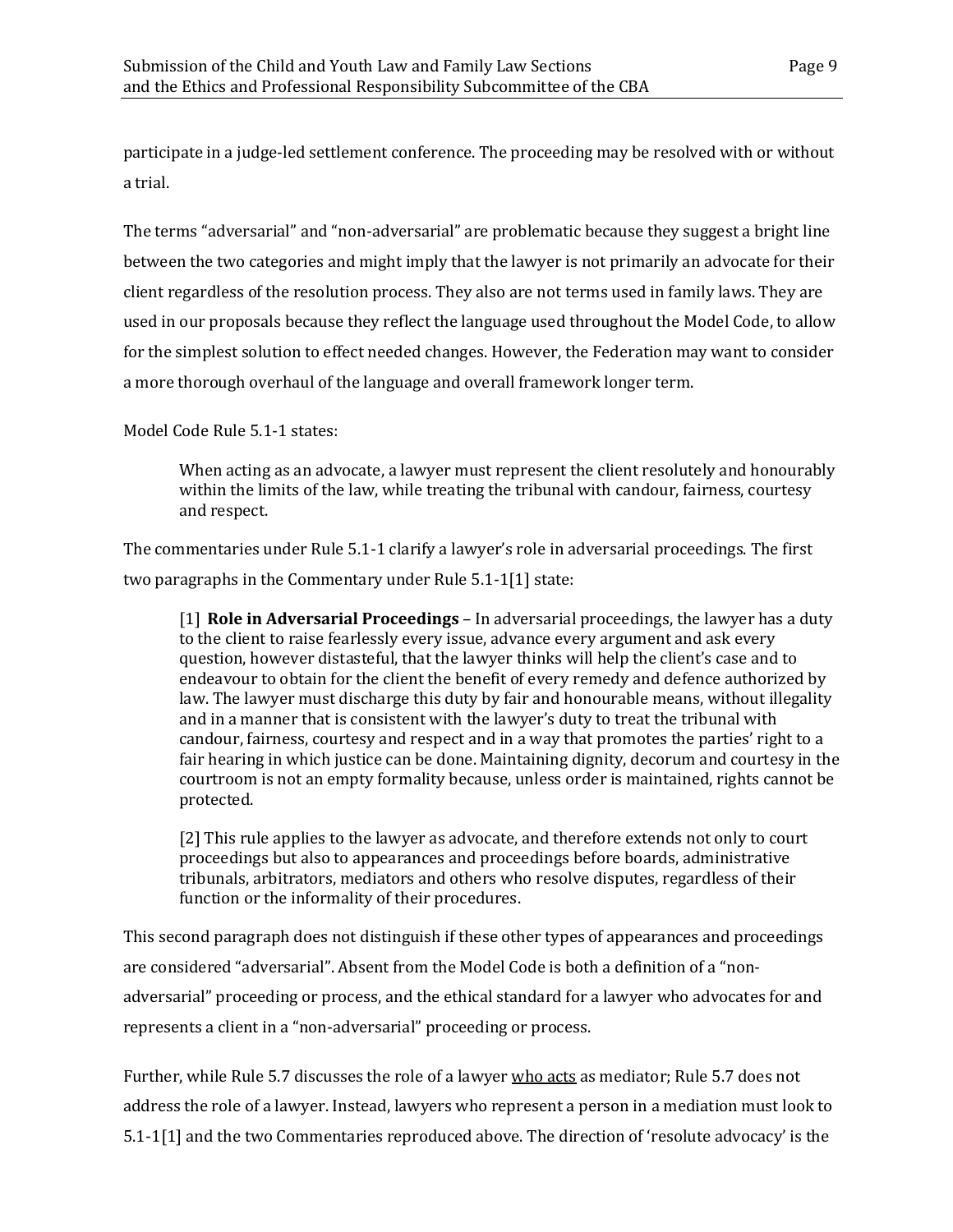same for all processes set out in Commentary 2. The practice of family law has evolved such that family law lawyers advocate on behalf of their clients in non-adversarial processes such as negotiation, mediation and collaborative process, as well as judge-led dispute resolution and settlement conferences, but not in the manner prescribed in Commentary 1.

The *Divorce Act* and other family laws place duties on family law lawyers to promote "family dispute resolution processes" where appropriate<sup>40</sup> and to inform their clients of their own duties, including their duty, to the extent possible, to protect their child from conflict arising out of the proceeding. This is because people generally fare better when they work together to resolve their disputes, and the resolutions they make for themselves tend to be more durable than resolutions imposed on them by judges and arbitrators.<sup>41</sup> The direction under the *Divorce Act* and other family laws requiring a family law lawyer to engage in non-adversarial processes, if appropriate, and protect their children from conflict are arguably in contrast with the role described under Rule 5.1-1 and its Commentary with respect to a lawyer's role in adversarial proceedings. To address this potential conflict and concern, we propose amendments to the Commentary to Rule 5.1-1 to describe the role of the family law lawyers in non-adversarial proceedings.

#### <span id="page-13-0"></span>**B. Standards for Family Law Lawyers**

Lawyers play a unique role when assisting in the resolution of family law disputes. In addition to traditional tasks related to advising clients of their legal rights and obligations, family law lawyers have broader responsibilities to understand the emotional, social, safety and financial consequences of the breakdown in a relationship and its critical impact on the next generation.

Several law societies have recognized this unique role with practice standards or guidelines for those who practice family law. In proposing changes to align with the evolving practice of family law, we have drawn on the Law Society of British Columbia's (LSBC) "Best Practice Guidelines for Lawyers Practising Family Law" (Guidelines).<sup>42</sup> The Guidelines were endorsed by the LSBC Benchers on July 11, 2011 as aspirational standards for lawyers practising family law.

However, in our view, mandatory guidelines for family law lawyers are needed to protect the public interest. We propose a national standard for family law lawyers in the Model Code which

<sup>40</sup> *Divorce Act*, s. 7.7 (2)

<sup>41</sup> See *supra* note 14 at p.61, and *supra* note 11 Bala et. al.

<sup>&</sup>lt;sup>42</sup> Best Practice Guidelines for Lawyers Practicing Family Law, **online** (July 11, 2011)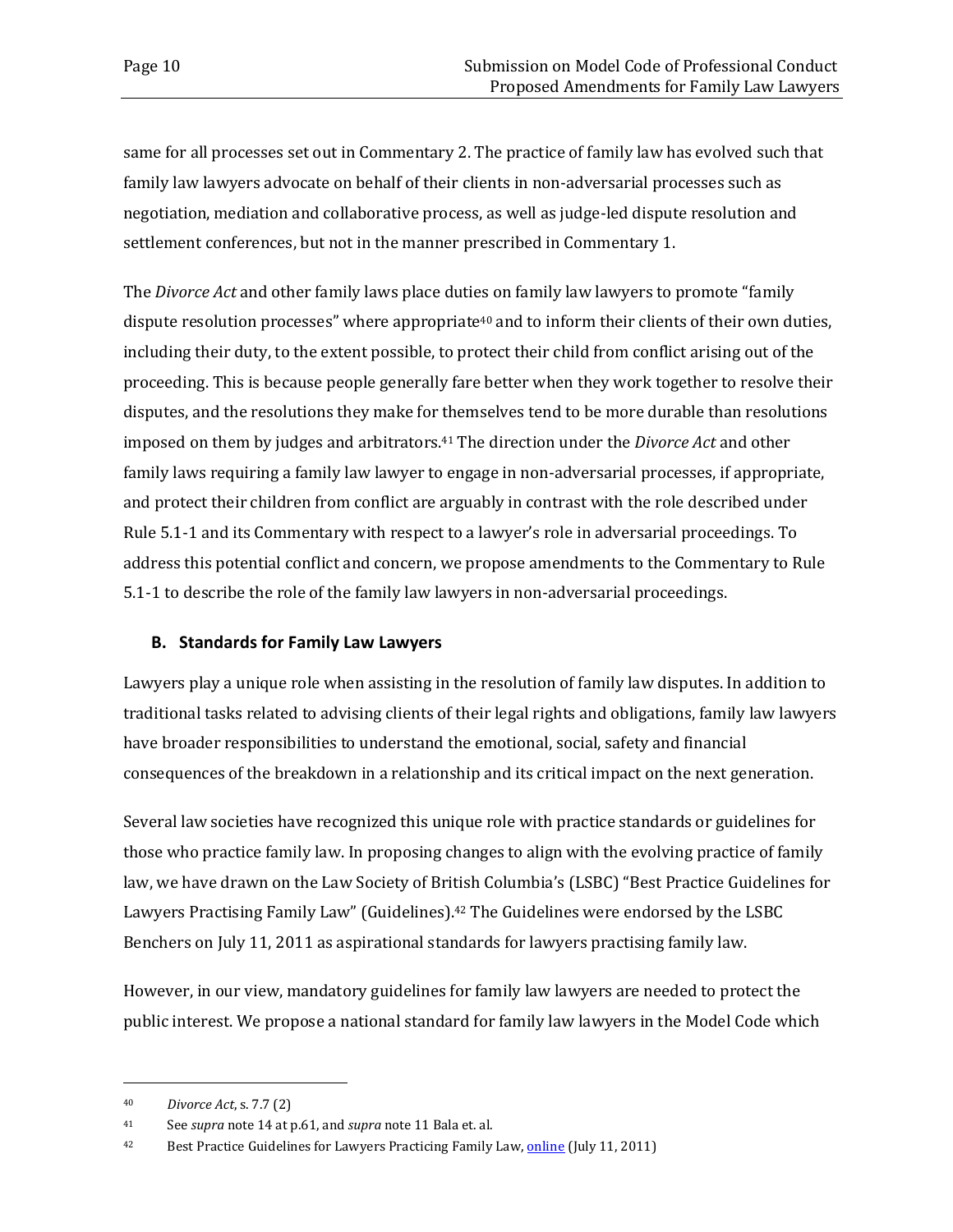reflect duties imposed by family laws and mandates education on developments in family law, the rights of children and youth, Indigenous cultural competency and diversity training.

This proposal builds on the B.C. Guidelines to include education and practice standards that reflect the contemporary practice of family law, including: recent amendments to family laws; legislative duties that have been placed on lawyers including an appreciation of the impact of family violence, the rights of children and youth, mandatory education on Indigenous human rights and the legacy of the Indian Residential Schools as recommended by the TRC and CTA; and cultural competency to equip lawyers to work with Canada's diverse population.

## <span id="page-14-0"></span>**IV. PROPOSED AMENDMENTS**

## <span id="page-14-1"></span>**A. Rule 5.1 - New Commentary Clarifying the Role of Family Law Lawyers in Non-Adversarial Proceedings**

The CBA Sections propose a new commentary to Model Code Rule 5.1 to outline the duties of a lawyer in non-adversarial family law proceedings.

We propose the following text for this commentary:

5.1 The Lawyer as Advocate

Commentary to Advocacy 5.1-1

[1.1] **Role in Non-Adversarial Family Law proceeding**: In non-adversarial family law proceedings such as negotiation, mediation and collaborative process as well as judge-led dispute resolution and settlement conferences, the lawyer has a duty to consider not only the legal rights and obligations of their client, but also the broader interests of the client, the other party[ies], and the children. The lawyer is encouraged to problem-solve, and attempt to reach a consensual resolution to the parties' conflict.

### <span id="page-14-2"></span>**B. Chapter 2 - New Standard for Family Law Lawyers**

The CBA Sections propose a new standard for family law lawyers which could be titled "2.2 Standards for Family Law Lawyers" and appear at the end of the current Chapter 2 "Standards of the Legal Profession".

The proposed standards consolidate existing Model Code Rules and Commentaries with references to legal duties arising from changes to family laws and the ethical obligations impacting the direct and indirect work of family law lawyers. The source of each proposed standard is referenced, illustrating that the proposed standards capture and consolidate many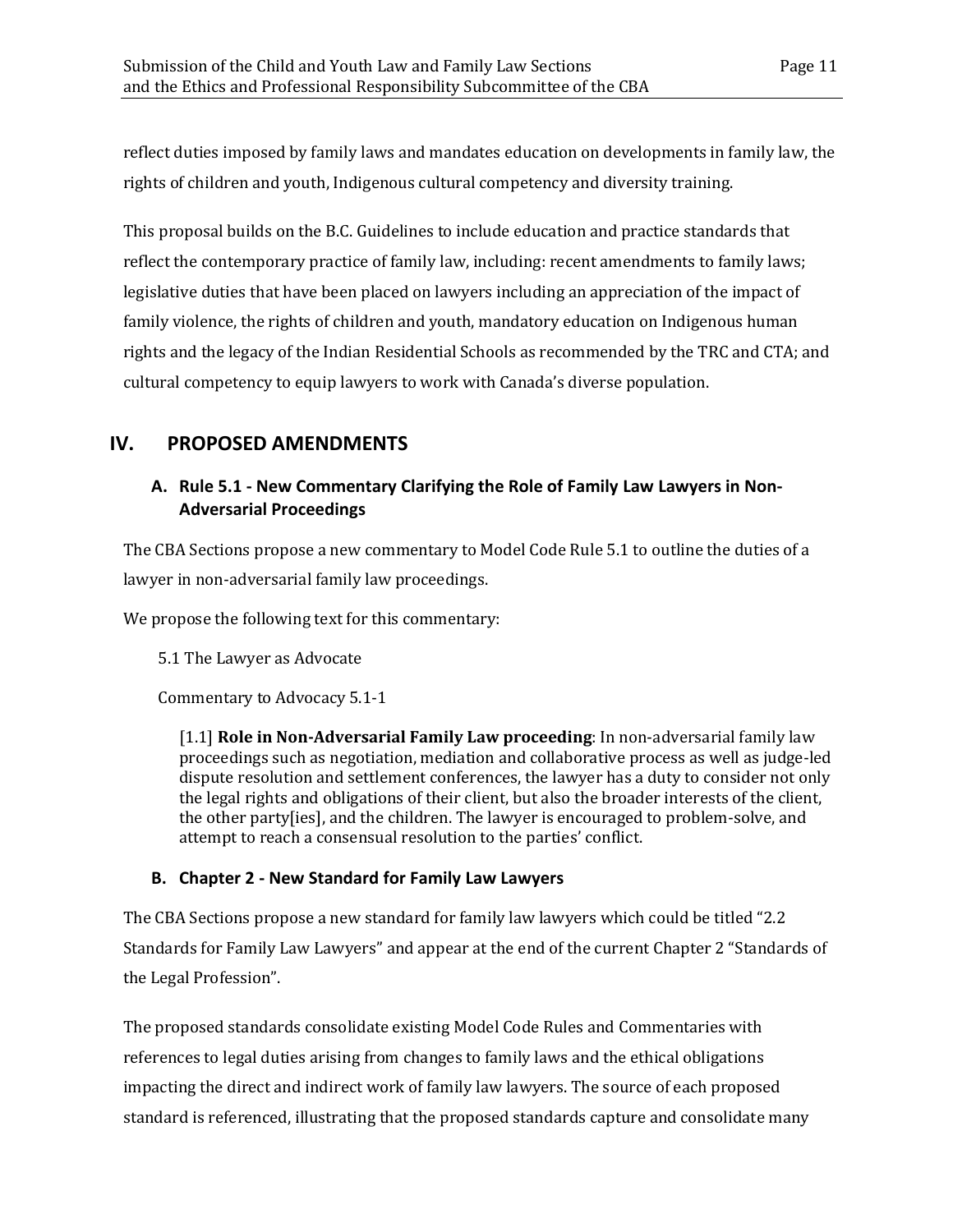existing ethical standards for family law lawyers. Some of the standards below, while critical for family law lawyers, could or should apply to lawyers practicing other areas of law, which the Federation can consider when undertaking needed changes to the Model Code overall.

The CBA Sections propose the following text for this Rule:

#### **2.2 Standards for Family Law Lawyers**

- a) Family law lawyers must be courteous and civil toward all persons with whom they have dealings in the course of a family law proceeding, including other parties and other lawyers, and must advise and encourage their clients to behave similarly. 43
- b) Family law lawyers must provide objective professional advice to clients, and should not be influenced by ill feelings and emotional factors that hinder a reasonable resolution of the proceeding. 44
- c) Family law lawyers must avoid using inflammatory language in spoken or written communications, and must advise and encourage their clients to behave similarly.<sup>45</sup>
- d) Family law lawyers must avoid actions that have the sole or predominant purpose of hindering, delaying or bullying an opposing party, and must advise and encourage their clients to refrain from behaving similarly.<sup>46</sup>
- e) Family law lawyers cannot participate in, and must caution their clients against, any actions that are dishonest, misleading or undertaken for an improper purpose.<sup>47</sup>
- f) When acting on behalf of a person seeking rights to and responsibilities regarding a child, the family law lawyer must make appropriate inquiries to determine if there is family violence, and assess its impact on an appropriate parenting arrangement.<sup>48</sup>
- g) Family law lawyers must advise and encourage their clients to reduce conflict and resolve disputes on a reasonable basis. A lawyer must advise a client who is seeking

<sup>43</sup> This is consistent with Model Code: 3.2-4 – Encouraging Compromise or Settlement, 7.2-1 - Courtesy and Good Faith, 7.2-2 – Sharp Practice. See also, "Guidelines 1 including the footnote to the Guideline "Lawyers are not obliged to assist persons who are disrespectful or abusive".", *supra,* note 6, for ease of reference Best Practice Guidelines for Lawyers Practicing Family Law, [online](https://www.lawsociety.bc.ca/Website/media/Shared/docs/practice/resources/guidelines_family.pdf) (July 11, 2011)

<sup>44</sup> This is consistent with Model Code 7.2-1 – Commentary 2. See also "Guidelines" 2.

<sup>45</sup> This is consistent with Model Code Communications – 7.2-4 , Courtesy – 5.1-5 , See also "Guidelines" 3

<sup>&</sup>lt;sup>46</sup> See Model Code 5.1-2 – When acting as an advocate, lawyer must not – (m) needlessly abuse, hector or harass a witness. 6.3-4 – Harassment and Discrimination, 6.3-5 – Harassment and Discrimination, 7.1-3 – Duty to Report Misconduct : (d) conduct that raises a substantial question as to another lawyer's honesty, trustworthiness, or competence as a lawyer. 5.1-1 – The Lawyer as Advocate – and Commentary 8 . See also "Guidelines" 5.

<sup>47</sup> See Model Code 3.2-7 – Dishonesty, Fraud by Client –Commentary 1 , 5.1-1 – The Lawyer as Advocate - Commentary 8, 5.1-2 which may be summarized: when acting as an advocate, lawyer must not (a) abuse the process of the tribunal by instituting or prosecuting proceedings that, although legal in themselves, are clearly motivated by malice on the part of the client and are brought solely for the purpose of injuring the other party; (b) knowingly assist or permit a client to do anything that the lawyer considers to be dishonest or dishonourable; (e) knowingly attempt to deceive a tribunal or influence the course of justice by offering false evidence, misstating facts or law, presenting or relying on a false or deceptive affidavit, suppressing what ought to be disclosed or otherwise assisting in any fraud, crime or illegal conduct. See also "Guidelines" 5.

<sup>48</sup> See for example, *Divorce Act* s. 2(1) *family violence*, s.7 and s.16(2), s. (3) (j) and (k).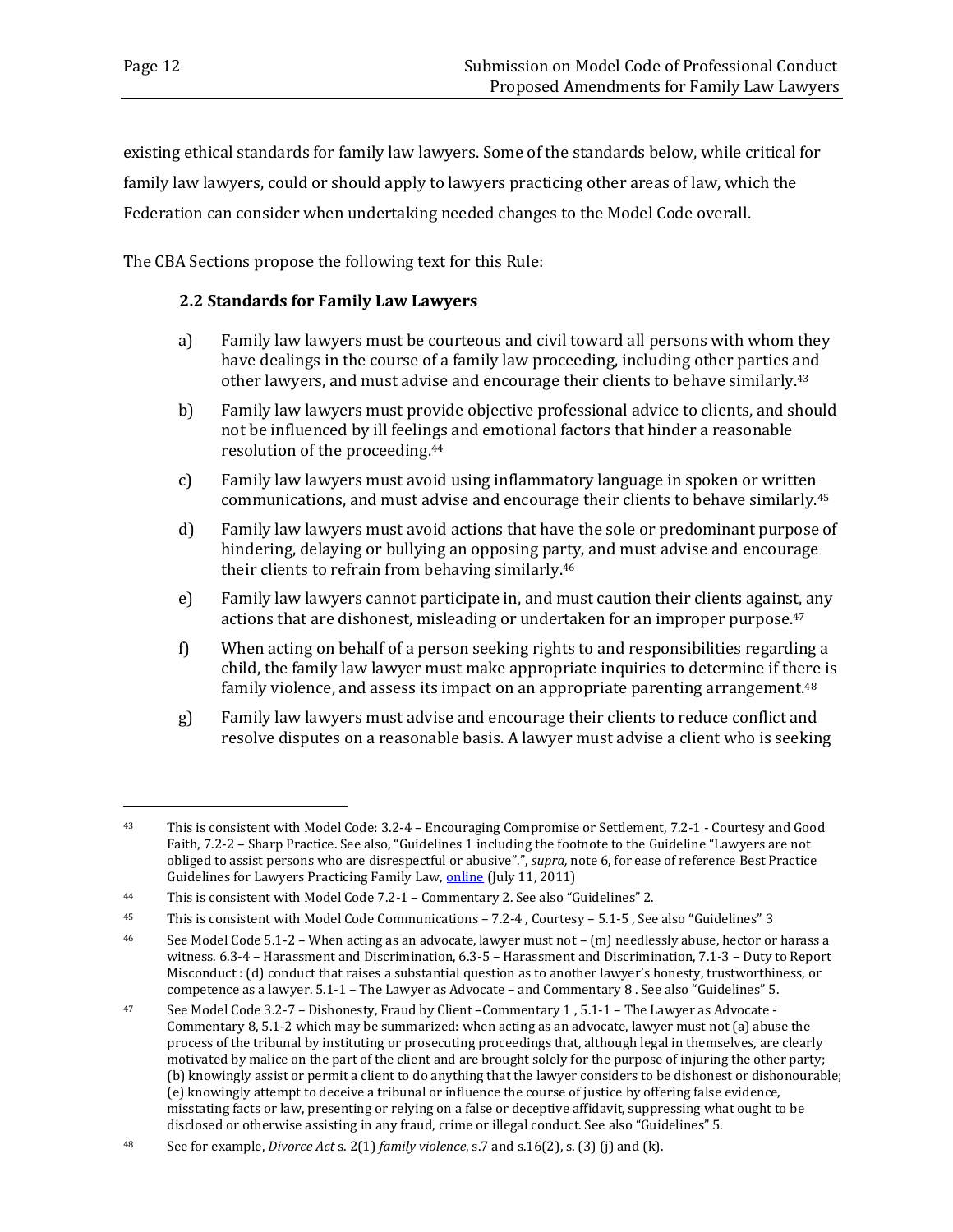rights to and responsibilities regarding a child that they must, to the best of their ability, protect the child from conflict arising from the family law proceeding.<sup>49</sup>

- h) Family law lawyers must keep their clients advised of, and encourage their clients to consider, at all stages of the dispute:
	- the risks and costs (emotional, relational and financial) of any proposed actions or communications;
	- the consequences for children involved; and
	- the importance of following court orders or agreements.<sup>50</sup>
- i) Family law lawyers must advise clients who are seeking rights to or responsibilities for children that they are in a position of trust in relation to the child, and that it is important to place the child's interests before their own, and failing to do so may have a significant impact on both the child's wellbeing and the client's proceeding.<sup>51</sup>
- j) Family law lawyers must advise their clients of, and encourage them when appropriate, to consider at all stages of the dispute, all available and suitable resources for resolving the dispute, in or out of court.<sup>52</sup>
- k) Family law lawyers have a duty to educate themselves about family violence and its impact upon the client and any child involved in the family law proceeding. 53
- l) Family law lawyers have a duty to educate themselves and act in accordance with:
	- the *United Nations Convention on the Rights of the Child,* including its general principles through which all articles of the Convention should be interpreted and implemented, <sup>54</sup> Optional Protocols, General Comments and Concluding Observations;
	- the *United Nations Declaration on the Rights of Indigenous Peoples*;

and to participate in:

- training on the *United Nations Convention on the Rights of the Child,* its Optional Protocols, General Comments and Concluding Observations;
- cultural competency training, including the history and legacy of residential schools, Treaties and Indigenous rights, Indigenous law, and Indigenous/Crown relations; and

<sup>49</sup> This is consistent with Model Code Advocacy 5.1-1 commentary 4.

<sup>50</sup> See Model Code 3.2 Quality of Service and 3.2-2 Honesty and Candour, and Guidelines 7, and *Divorce Act* Duties s.7.5.

<sup>51</sup> See Model Code 5.1-1 and Commentary 4, and 3.2 Quality of Service. See also "Guidelines" 8.

<sup>52</sup> See Model Code 3.2 Quality of Service and Commentary 5 (k), 3.2-4 Encouraging Compromise or Settlement, and 5.1-1 The Lawyers as Advocate and Commentary 2. See also "Guidelines" 9.

<sup>53</sup> *The Divorce Act* and family laws discussed herein.

<sup>54</sup> Articles 2 (non-discrimination); article 3(1) (best interests of the child); article 6 (right to life, survival and maximum development; article 12 (the child's right to be heard).